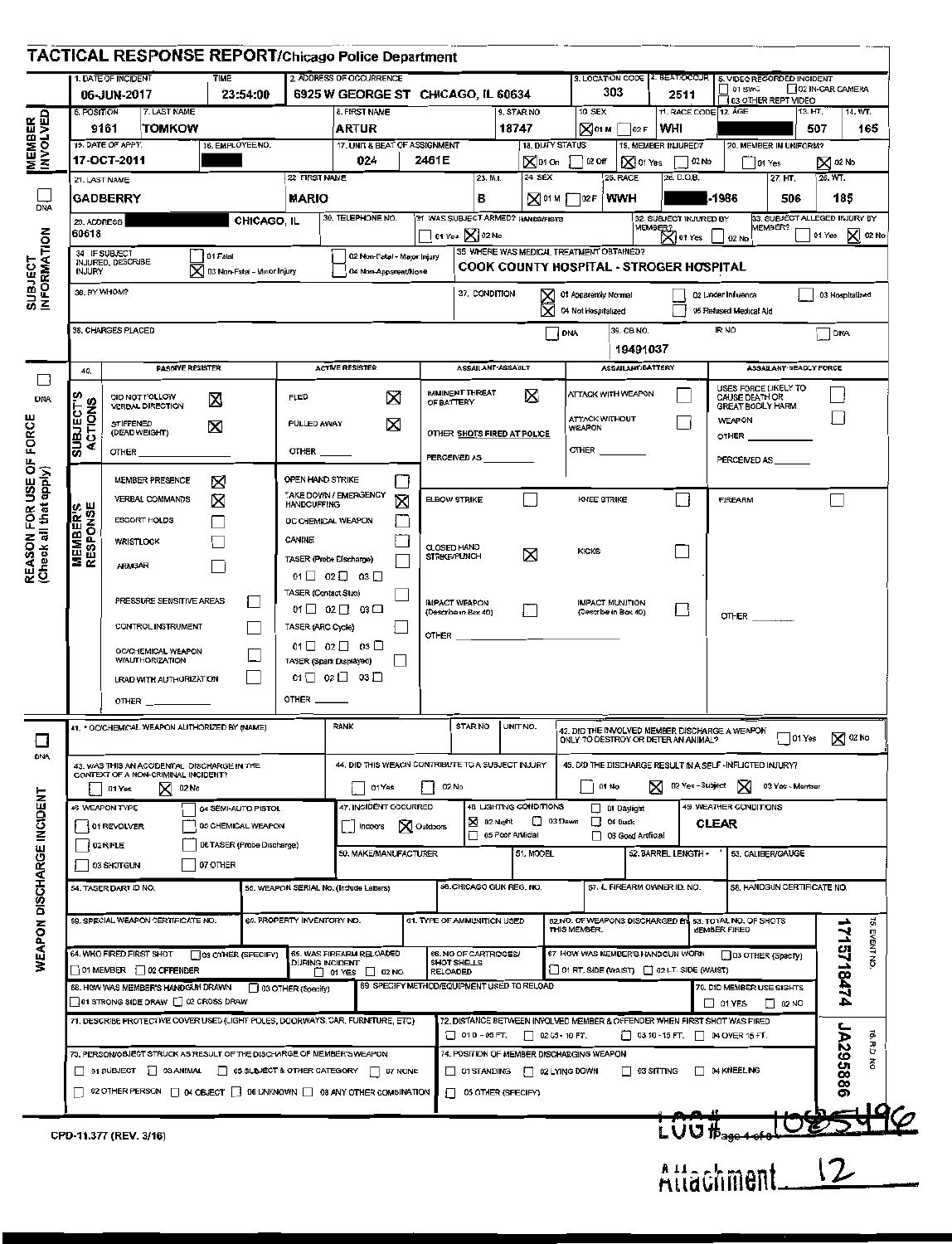|                   | 80 REVIEWING SUPERVISOR (Print Name)<br><b>RONAN, SEAN M</b>                                                                                                                                                                                                                                       | STAR NO<br>2121             | SIGNATURE                                      | DATE REVIEWED<br>TIME<br>I07-JUN-2017 10:45:01                                                                                                                                                                         |            |  |  |
|-------------------|----------------------------------------------------------------------------------------------------------------------------------------------------------------------------------------------------------------------------------------------------------------------------------------------------|-----------------------------|------------------------------------------------|------------------------------------------------------------------------------------------------------------------------------------------------------------------------------------------------------------------------|------------|--|--|
| <b>SIGNAT</b>     |                                                                                                                                                                                                                                                                                                    |                             |                                                | Reviewing supervisor will ensure the legibility and completeness of this report and attest by entering the required information below.                                                                                 | 295886     |  |  |
| z<br><b>URES</b>  | 79. REPORTING MEMBER (Print Name)<br><b>TOMKOW, ARTUR</b><br>07-JUN-2017 10:40:09                                                                                                                                                                                                                  |                             | <b>SIGNATURE</b><br>STAR/EMPLOYEE NO.<br>18747 |                                                                                                                                                                                                                        |            |  |  |
|                   | 78. ADDITIONAL INFORMATION<br>OFFENDER FLED FROM VEHICLE IN WHICH OCCUPANTS FIRED SHOTS IN DIRECTION OF R/O AND HIS PARTNER.<br>OFFENDER REFUSED NUMEROUS COMMANDS TO SHOW HANDS AND COMPLY WITH R/O'S ORDERS. THE R/O WITH GUN<br>IN HAND WAS ABLE TO SUBDUE OFFENDER USING AN EMERGENCY TAKEDOWN |                             |                                                |                                                                                                                                                                                                                        |            |  |  |
| CASE<br>FORMATION | 77. NOTIFICATIONS (ALL INCIDENTS)<br>NOTIFICATIONS (TASER, OC SPRAY, OTHER CHEMICAL WEAPONS INCIDENT):<br>NOTIFICATIONS (USE OF DEADLY FORCE, FIREARM, IMPACT MUNITIONS, LRAD, CANINE INCIDENT):                                                                                                   | <b>IMMEDIATE SUPERVISOR</b> |                                                | DSS OF DISTRICT OF OCCURRENCE<br><b>CPIC</b><br><b>OEMC</b><br><b>OEMC</b><br>Members will ensure that all required notifications and all witnesses to this use of force are documented in the appropiate case report. | U1<br>5474 |  |  |